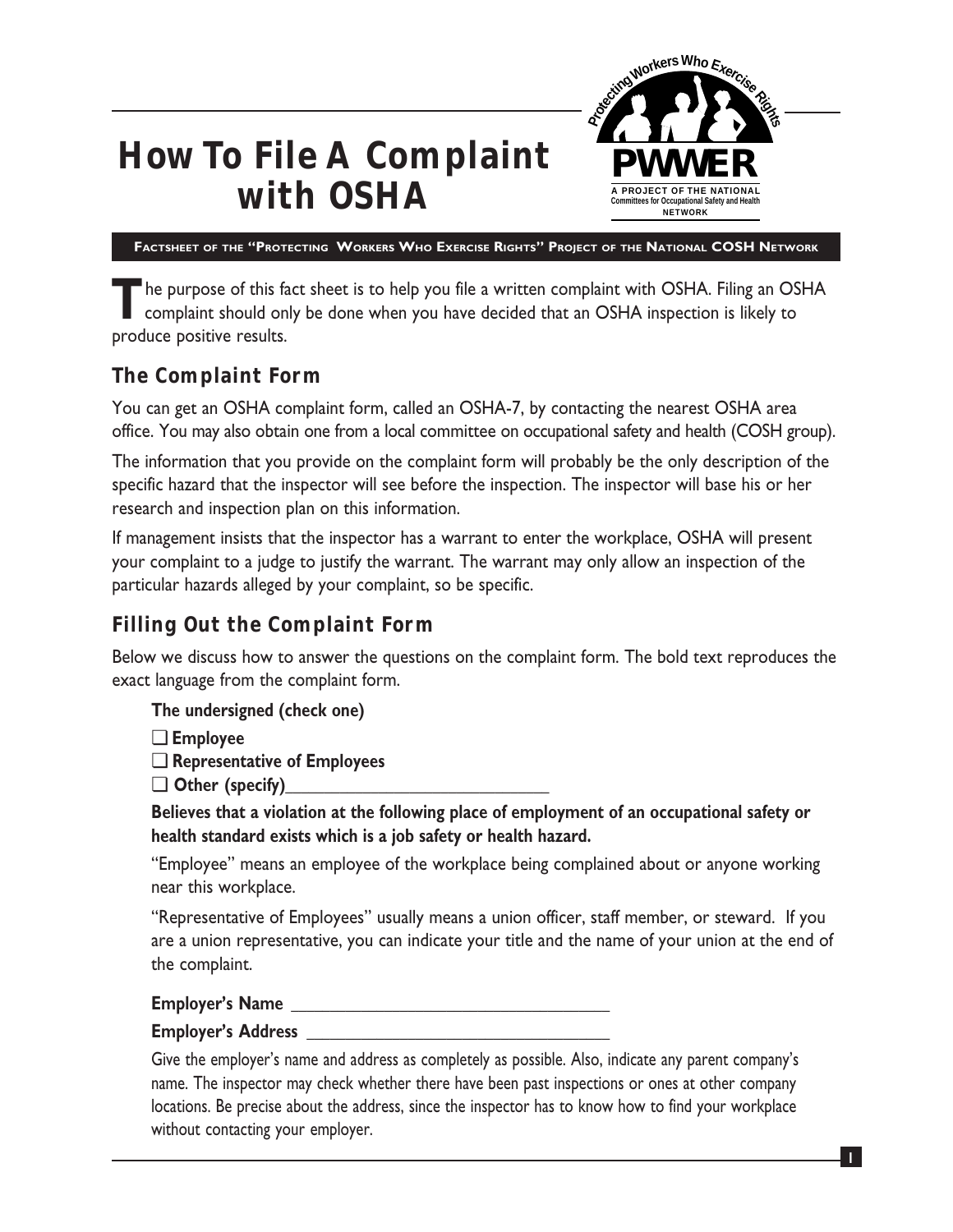### **Kind of business**

Be thorough and specific. The inspector may research the hazards of your industry before the inspection.

# **Specify the particular building or worksite where the alleged violation is located, including the address.**

The inspector should know where to look. Give a detailed description. Use extra paper. Consider drawing a simple map of the building or area of concern.

# **Specify the names and phone numbers of the employer's agent(s) in charge.**

When the inspector arrives at the workplace, they request the person(s) you list. Indicate the plant manager (or equivalent) and any safety or industrial hygiene personnel.

# **Describe briefly the hazard which exits there including the approximate number of employees exposed to or threatened by such hazard.**

This is the most important question on the form. Your answer should present the hazards clearly and show that they are serious. Use extra paper if you need them.

You can organize your answer by hazard type (i.e. chemicals, noise, machine guarding), by work area (i.e. assembly area, bay number), or by another logical category. Number the hazards.

Describe the hazards. You can attach documentation. This can include copies of workplace surveys, monitoring data, accident and illness reports, grievances, minutes of safety and health committee meetings, and anything else that can show the inspector that there are hazards.

If your complaint is about chemical exposure, the inspector needs to bring particular testing equipment. Indicate specific chemical names wherever possible and attach material safety data sheets (MSDS).

Say whether the problem is worse during certain operations or shifts. OSHA sometimes makes after-hours inspections. During the inspection, management may not tell about peak exposure time. Anticipate this with your own account of exposures.

# **To your knowledge is this condition being considered by any other Government agency, or has it been considered by any other Government agency?**

## **If yes, and you know, which Government agency?**

Other federal agencies sometimes get involved in occupational health and safety or related problems. These may include the Nuclear Regulatory Commission, the Environmental Protection Agency, the Department of Defense, or others.

State and local agencies may also have some jurisdiction, including agencies that administer fire, building, public health, environmental, or chemical right to know laws.

If any of these agencies, or OSHA, has previously considered these hazards, OSHA may want to check these records. If you can show that OSHA or another agency has already warned management about the hazard, OSHA may penalize the employer extra for a "willful" or "repeated" violation.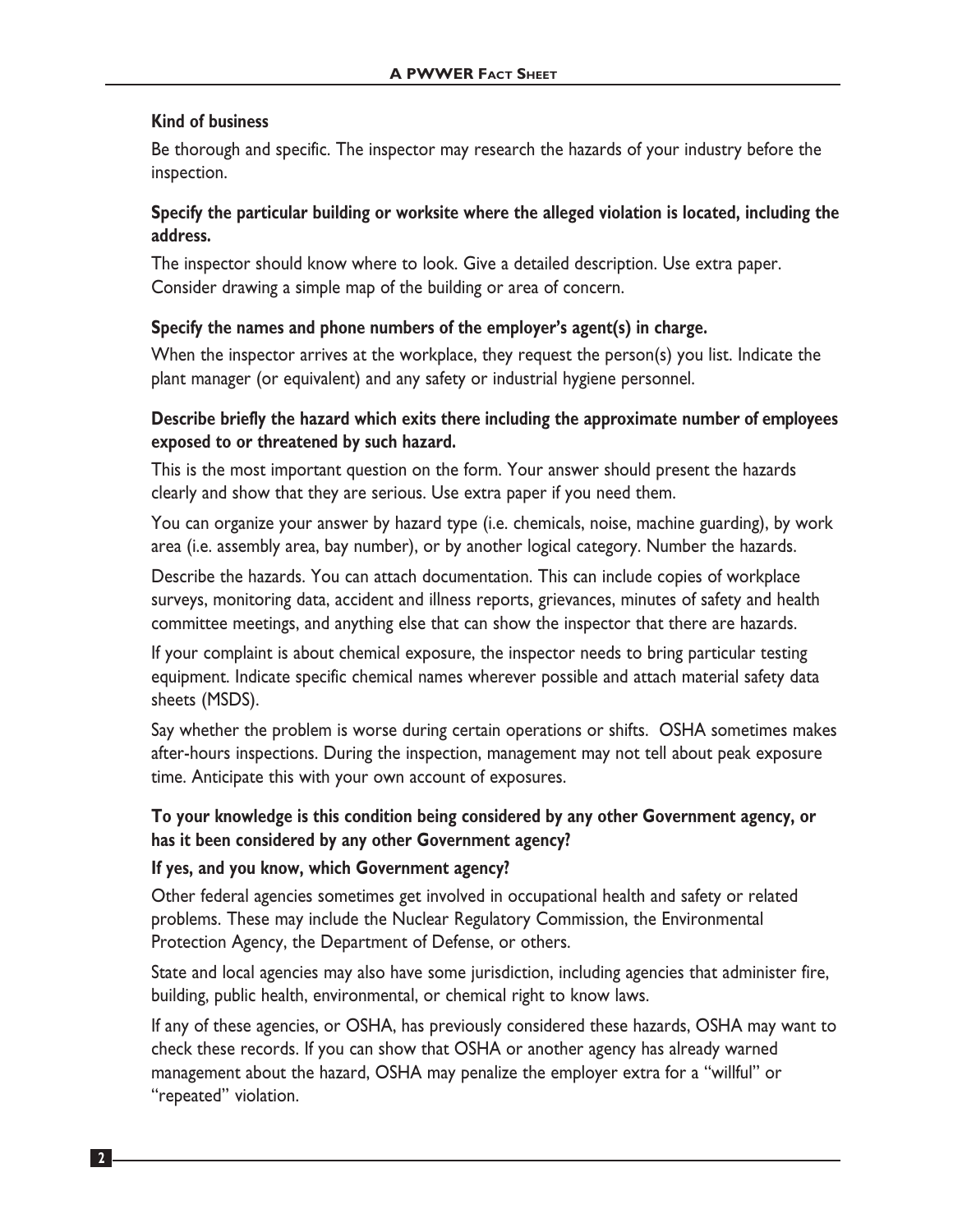## **Has this condition been brought to the attention of the employer?**

OSHA is likely to take your complaint more seriously if you can prove that you have been trying to get your employer to act. Attach copies of work orders, grievances, safety committee minutes or other documents that show that the employer knows about the hazard and that you have asked for action.

OSHA may be tougher on an employer that has disregarded requests to fix the problem. OSHA procedures allow for a reduction in fines for management's "good faith." Management's refusal to correct hazards they know about is evidence of bad faith. OSHA might also cite the employer for a "willful" violation if you can prove they knew about serious hazards and did nothing to correct them.

#### **Please indicate your desire:**

#### ❏ **I** *do not* **want my name revealed to the employer.**

#### ❏ **My name** *may be* **revealed to the employer.**

If you check the first box, OSHA will keep your name off the complaint form, which your employer sees.

Which box to check depends on your situation. If you are in a union workplace, your union should file the complaint and indicate the name of a union officer, who may or may not be an employee.

If you are in a non-union workplace, where employer retaliation is more likely, you may want to check the first box. OSHA will honor this.

However, if you indicate that you *do not want* your name revealed to your employer, your employer can often still figure out who filed the complaint. Then, if you are discriminated against, you may have a harder time proving that your employer even knew about your health and safety activity.

Although discrimination for health and safety activity is illegal under OSHA, it is often tough to prove and OSHA may not want to pursue your case. The best protection is to work closely with your union, if you have one, and with co-workers.

#### **Signature and address**

OSHA does not consider unsigned complaints. Even if you want your name kept secret, you must sign the original complaint form.

OSHA will use the address you provide to send copies of inspection related documents, including any citations. You may also include a request that OSHA send copies of all documents to your national union, local COSH group, etc.

The OSHA complaint form has no place to indicate who a union designated "walkaround representative" will be to accompany the inspector during the inspection. This person may, or may not be, the complainant. Make sure to indicate the name, title, address, and work and home telephone numbers of this representative. The union may also wish to designate an alternate walkaround representative.